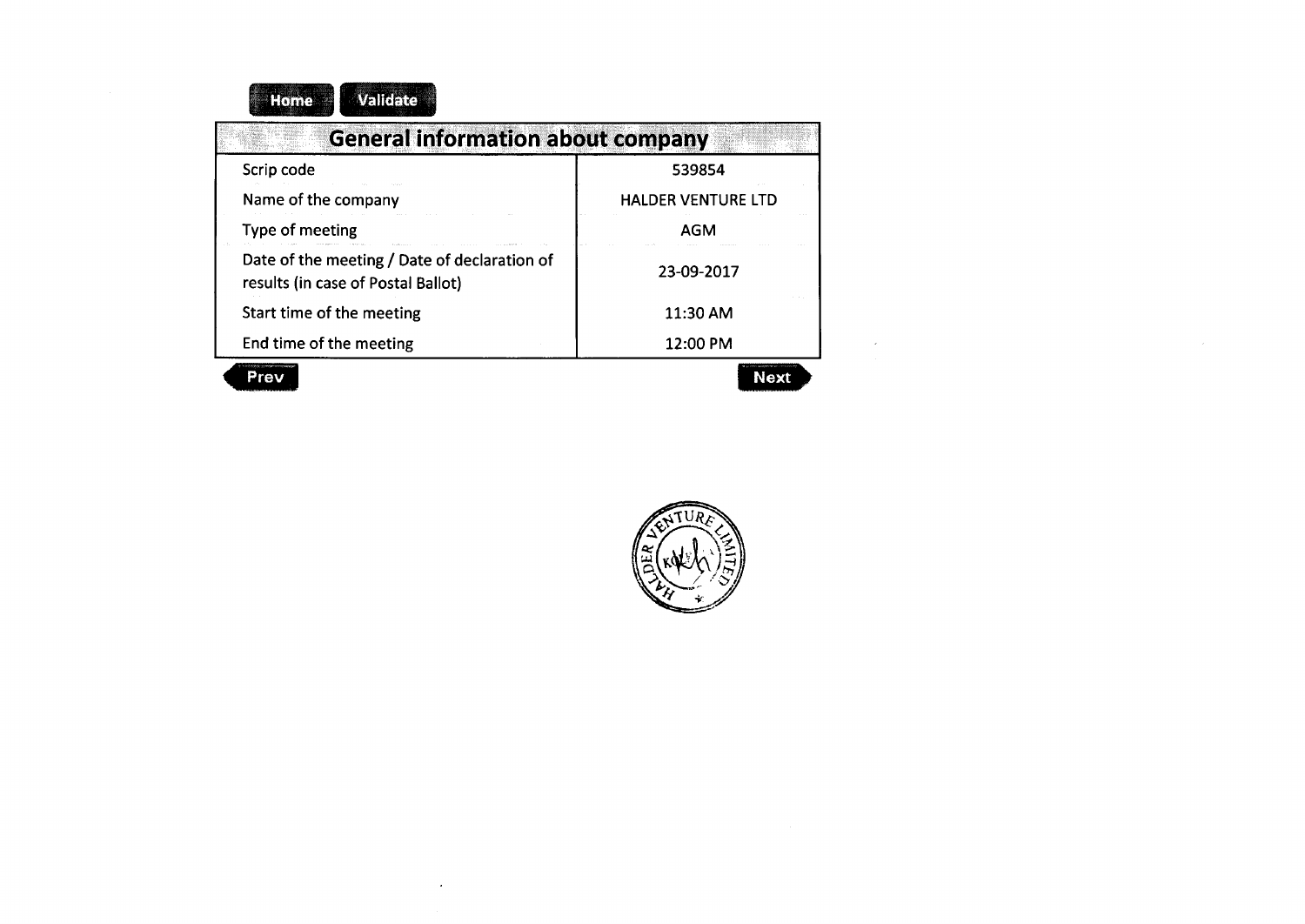| <b>Voting results</b>                                                        |                  |
|------------------------------------------------------------------------------|------------------|
| <b>Record date</b>                                                           | 16-09-2017       |
| Total number of shareholders on record date                                  | 576              |
| No. of shareholders present in the meeting either in person or through proxy |                  |
| a) Promoters and Promoter group                                              |                  |
| b) Public                                                                    |                  |
| No. of shareholders attended the meeting through video conferencing          |                  |
| a) Promoters and Promoter group                                              |                  |
| b) Public                                                                    |                  |
| No. of resolution passed in the meeting                                      |                  |
| Disclosure of notes on voting results                                        | <b>Add Notes</b> |



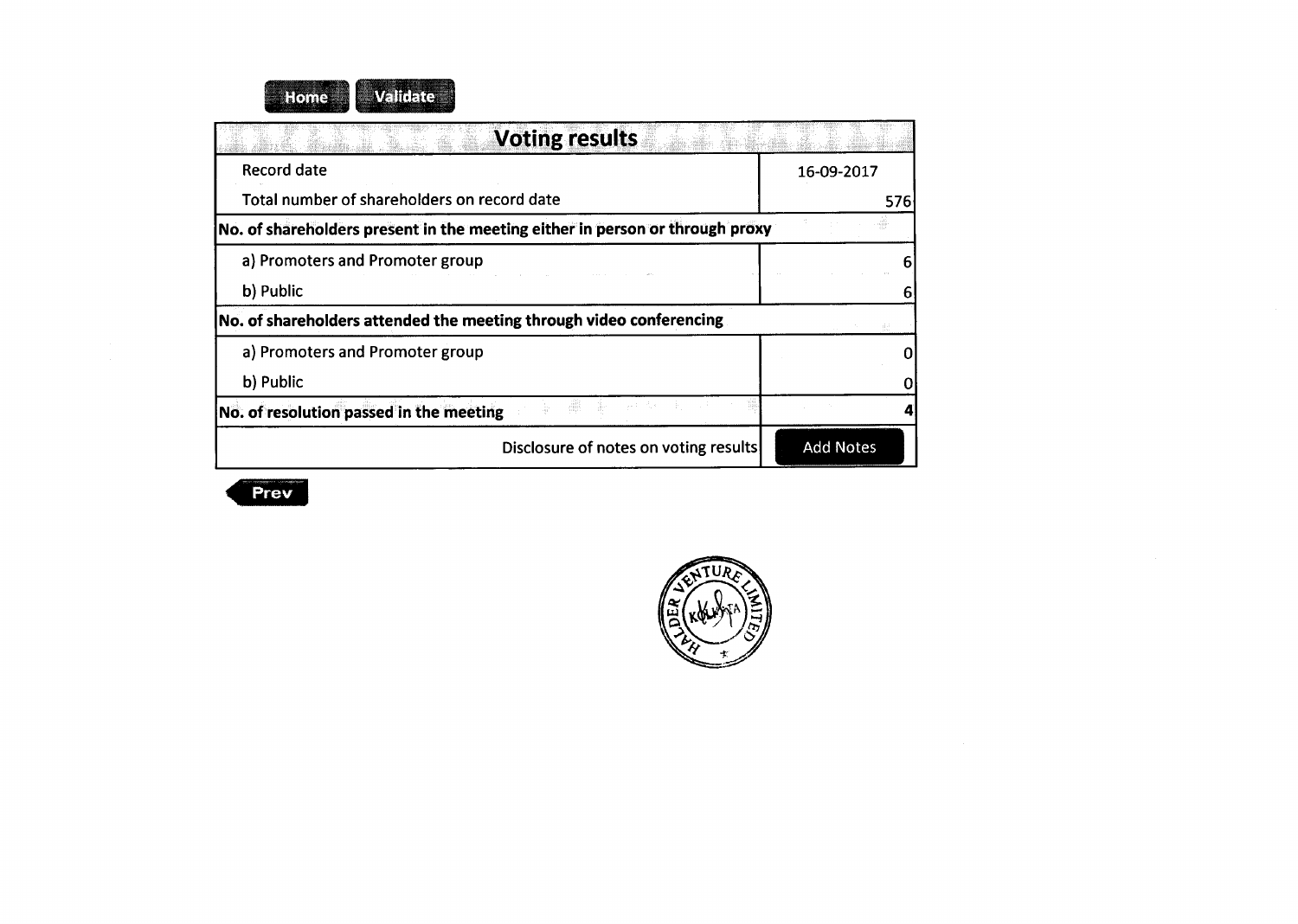

|                       |                                                                          |                                           |                        | <b>Resolution (1)</b>                         |                                                                                                                                                                            |                                   |                                            |                                       |  |  |
|-----------------------|--------------------------------------------------------------------------|-------------------------------------------|------------------------|-----------------------------------------------|----------------------------------------------------------------------------------------------------------------------------------------------------------------------------|-----------------------------------|--------------------------------------------|---------------------------------------|--|--|
|                       |                                                                          | Resolution required: (Ordinary / Special) |                        | Ordinary                                      |                                                                                                                                                                            |                                   |                                            |                                       |  |  |
|                       | Whether promoter/promoter group are interested in the agenda/resolution? |                                           |                        |                                               |                                                                                                                                                                            | No                                |                                            |                                       |  |  |
|                       |                                                                          | Description of resolution considered      |                        |                                               | Adoption of Audited Standalone and Consolidated Financial Statements of Company for financial<br>year ended March 31, 2017 together with Report of Directors and Auditors. |                                   |                                            |                                       |  |  |
| Category              | Mode of voting                                                           | No. of shares held                        | No. of votes<br>polled | % of Votes polled<br>on outstanding<br>shares | No. of votes $-$ in<br>favour                                                                                                                                              | No. of votes -<br>against         | % of votes in<br>favour on votes<br>polled | % of Votes against<br>on votes polled |  |  |
|                       |                                                                          | (1)                                       | (2)                    | $(3)=[(2)/(1)]*100$                           | (4)                                                                                                                                                                        | (5)                               | $(6)=[(4)/(2)]*100$                        | (7)=[(5)/(2)]*100                     |  |  |
|                       | <b>E-Voting</b>                                                          |                                           | ٥I                     | 0.0000                                        | 0                                                                                                                                                                          | 01                                | Ω                                          |                                       |  |  |
| Promoter and          | l Poll                                                                   | 622980                                    | 622980                 | 100,0000                                      | 622980                                                                                                                                                                     |                                   | 100.0000                                   | 0.0000                                |  |  |
| <b>Promoter Group</b> | Postal Ballot (if applicable)                                            |                                           | 0                      | 0.0000                                        | 0                                                                                                                                                                          |                                   | 0                                          | 0                                     |  |  |
|                       | <b>Total</b>                                                             | 622980                                    | 622980                 | 100.0000                                      | 622980                                                                                                                                                                     |                                   | 100,0000                                   | 0.0000                                |  |  |
|                       | <b>E-Voting</b>                                                          |                                           | n                      |                                               | n                                                                                                                                                                          | n                                 | 0.0000                                     | 0.0000                                |  |  |
| Public-               | Poll                                                                     | o                                         | ٥ı                     |                                               | n                                                                                                                                                                          |                                   | 0.0000                                     | 0.0000                                |  |  |
| l Institutions        | Postal Ballot (if applicable)                                            |                                           | ი                      |                                               | o                                                                                                                                                                          |                                   | 0.0000                                     | 0.0000                                |  |  |
|                       | <b>Total</b>                                                             | $\mathbf{0}$                              | 0                      | 0.0000                                        | 0                                                                                                                                                                          |                                   | 0.0000                                     | 0.0000                                |  |  |
|                       | <b>E-Voting</b>                                                          |                                           | n                      | 0.0000                                        | n                                                                                                                                                                          | n                                 | 0                                          |                                       |  |  |
| Public- Non           | Poll                                                                     | 2537720                                   | 540200                 | 21.2868                                       | 540200                                                                                                                                                                     |                                   | 100.0000                                   | 0.0000                                |  |  |
| Institutions          | Postal Ballot (if applicable)                                            |                                           | ი                      | 0.0000                                        | n                                                                                                                                                                          | ٥Ι                                | Ω                                          |                                       |  |  |
|                       | Total                                                                    | 2537720                                   | 540200                 | 21.2868                                       | 540200                                                                                                                                                                     | Λ                                 | 100.0000                                   | 0.0000                                |  |  |
|                       | <b>Total</b>                                                             | 3160700                                   | 1163180                | 36.8013                                       | 1163180                                                                                                                                                                    | ი                                 | 100.0000                                   | 0.0000                                |  |  |
|                       |                                                                          |                                           |                        |                                               | Whether resolution is Pass or Not.                                                                                                                                         |                                   |                                            | Yes                                   |  |  |
|                       |                                                                          |                                           |                        |                                               |                                                                                                                                                                            | Disclosure of notes on resolution |                                            | <b>Add Notes</b>                      |  |  |

| <b>Details of Invalid Votes</b>    |                     |  |  |  |
|------------------------------------|---------------------|--|--|--|
| <b>Category</b>                    | <b>No. of Votes</b> |  |  |  |
| <b>Promoter and Promoter Group</b> |                     |  |  |  |
| Public Insitutions                 |                     |  |  |  |
| Public - Non Insitutions           |                     |  |  |  |

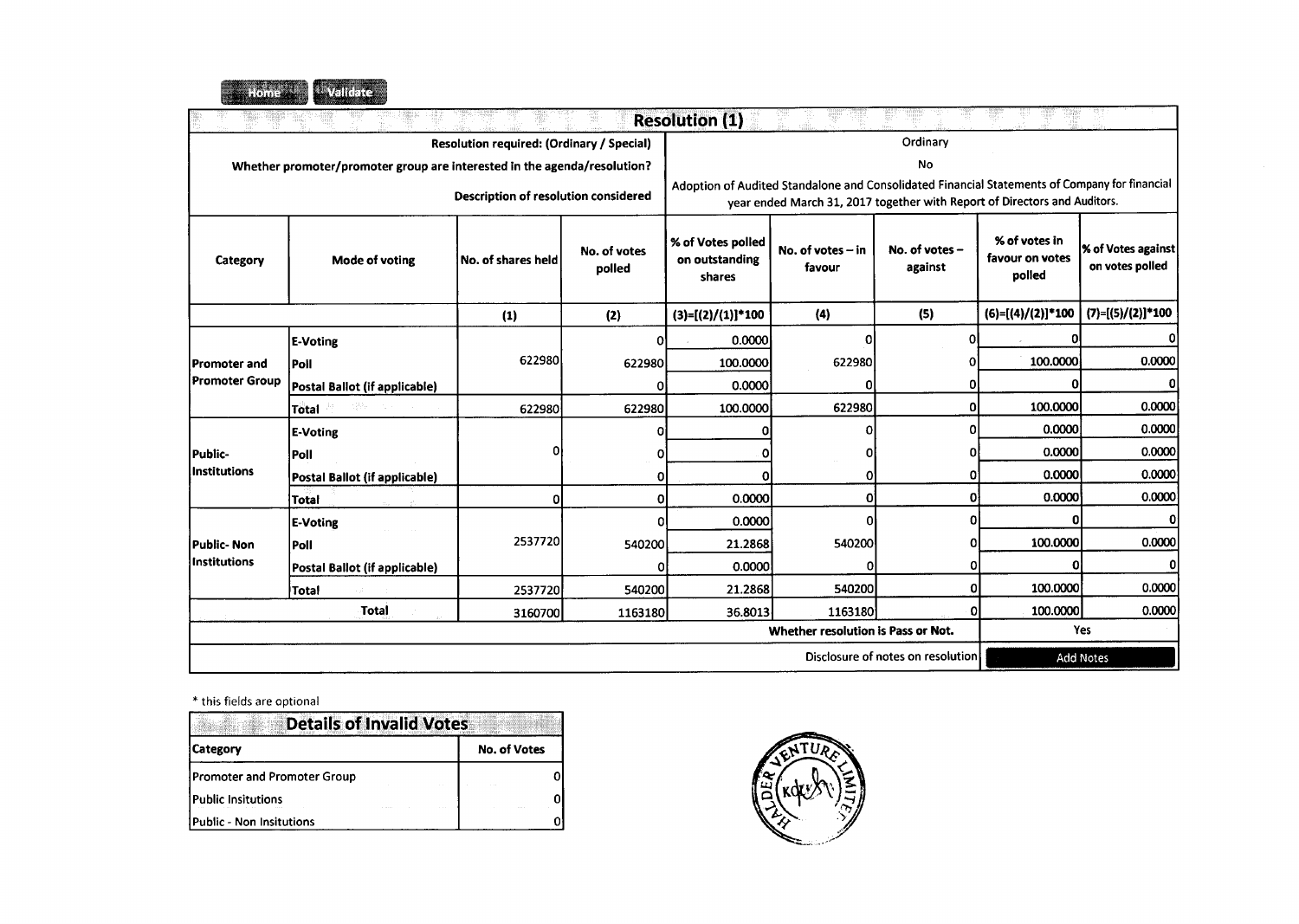

|                     |                                                                          |                                           |                        | <b>Resolution (2)</b>                         |                                                                                                    |                                    |                                            |                                       |  |  |
|---------------------|--------------------------------------------------------------------------|-------------------------------------------|------------------------|-----------------------------------------------|----------------------------------------------------------------------------------------------------|------------------------------------|--------------------------------------------|---------------------------------------|--|--|
|                     |                                                                          | Resolution required: (Ordinary / Special) |                        | Ordinary                                      |                                                                                                    |                                    |                                            |                                       |  |  |
|                     | Whether promoter/promoter group are interested in the agenda/resolution? |                                           |                        | Yes                                           |                                                                                                    |                                    |                                            |                                       |  |  |
|                     |                                                                          | Description of resolution considered      |                        |                                               | Appointment of Director in place of Mr. Prabhat Haldar who retires by rotation and being eligible, | offers himself for re-appointment. |                                            |                                       |  |  |
| Category            | <b>Mode of voting</b>                                                    | No. of shares held                        | No. of votes<br>polled | % of Votes polled<br>on outstanding<br>shares | No. of votes $-$ in<br>favour                                                                      | No. of votes -<br>against          | % of votes in<br>favour on votes<br>polled | % of Votes against<br>on votes polled |  |  |
|                     |                                                                          | (1)                                       | (2)                    | $(3)=[(2)/(1)]*100$                           | (4)                                                                                                | (5)                                | (6)=[(4)/(2)]*100                          | $(7)=[(5)/(2)]*100$                   |  |  |
|                     | <b>E-Voting</b>                                                          |                                           | n                      | 0.0000                                        | ი                                                                                                  | n                                  | o                                          | o                                     |  |  |
| Promoter and        | Poll                                                                     | 622980                                    | 622980                 | 100.0000                                      | 622980                                                                                             |                                    | 100.0000                                   | 0.0000                                |  |  |
| Promoter Group      | Postal Ballot (if applicable)                                            |                                           |                        | 0.0000                                        |                                                                                                    | ۵ł                                 | $\Omega$                                   | ΩI                                    |  |  |
|                     | <b>Total</b>                                                             | 622980                                    | 622980                 | 100.0000                                      | 622980                                                                                             | $\Omega$                           | 100.0000                                   | 0.0000                                |  |  |
|                     | <b>E-Voting</b>                                                          |                                           | n                      |                                               |                                                                                                    | ΩI                                 | 0.0000                                     | 0.0000                                |  |  |
| Public-             | Poll                                                                     | o                                         |                        |                                               |                                                                                                    |                                    | 0.0000                                     | 0.0000                                |  |  |
| Institutions        | Postal Ballot (if applicable)                                            |                                           |                        |                                               | 0                                                                                                  | O                                  | 0.0000                                     | 0.0000                                |  |  |
|                     | <b>Total</b>                                                             | 0                                         |                        | 0.0000                                        | 0                                                                                                  | ٥l                                 | 0.0000                                     | 0.0000                                |  |  |
|                     | <b>E-Voting</b>                                                          |                                           |                        | 0.0000                                        | Ω                                                                                                  | ۵l                                 | Ω                                          |                                       |  |  |
| Public-Non          | Poll                                                                     | 2537720                                   | 540200                 | 21.2868                                       | 540200                                                                                             |                                    | 100.0000                                   | 0.0000                                |  |  |
| <b>Institutions</b> | Postal Ballot (if applicable)                                            |                                           | o                      | 0.0000                                        | 0                                                                                                  | ი                                  | 0                                          | O.                                    |  |  |
|                     | <b>Total</b>                                                             | 2537720                                   | 540200                 | 21.2868                                       | 540200                                                                                             | 0                                  | 100.0000                                   | 0.0000                                |  |  |
|                     | <b>Total</b><br>3160700                                                  |                                           | 1163180                | 36.8013                                       | 1163180                                                                                            | 0                                  | 100.0000                                   | 0.0000                                |  |  |
|                     |                                                                          |                                           |                        |                                               | Whether resolution is Pass or Not.                                                                 |                                    |                                            | Yes                                   |  |  |
|                     |                                                                          |                                           |                        |                                               |                                                                                                    | Disclosure of notes on resolution  |                                            | <b>Add Notes</b>                      |  |  |

| <b>Details of Invalid Votes</b>    |                     |
|------------------------------------|---------------------|
| <b>Category</b>                    | <b>No. of Votes</b> |
| <b>Promoter and Promoter Group</b> |                     |
| Public Insitutions                 |                     |
| Public - Non Insitutions           |                     |

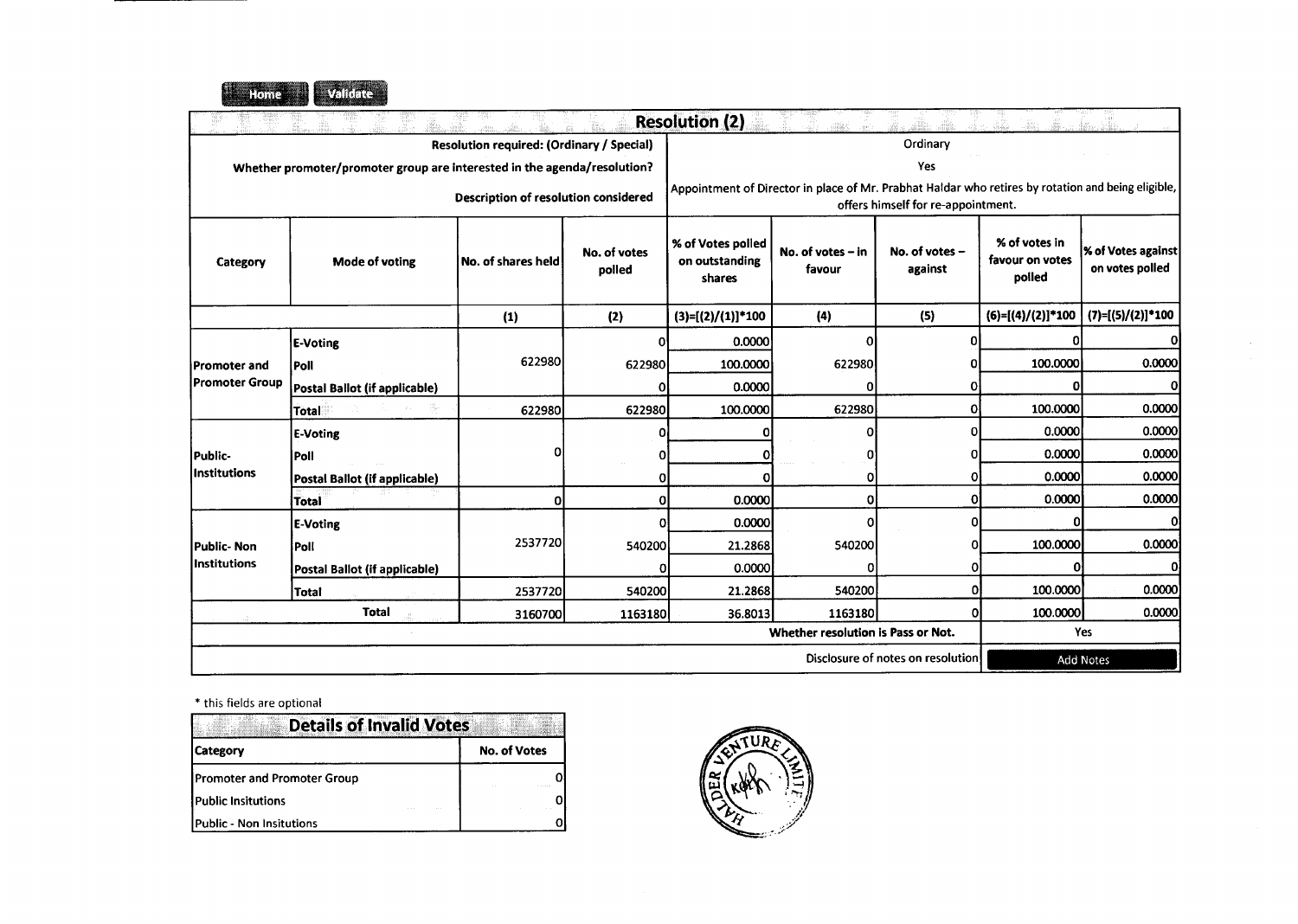

 $\sim 100$ 

|                                    |                                                                          |                                                  |                        | <b>Resolution (3)</b>                         |                                                                                                               |                             |                                            |                                       |  |  |
|------------------------------------|--------------------------------------------------------------------------|--------------------------------------------------|------------------------|-----------------------------------------------|---------------------------------------------------------------------------------------------------------------|-----------------------------|--------------------------------------------|---------------------------------------|--|--|
|                                    |                                                                          | <b>Resolution required: (Ordinary / Special)</b> |                        | Ordinary                                      |                                                                                                               |                             |                                            |                                       |  |  |
|                                    | Whether promoter/promoter group are interested in the agenda/resolution? |                                                  |                        |                                               |                                                                                                               | No                          |                                            |                                       |  |  |
|                                    |                                                                          | Description of resolution considered             |                        |                                               | Ratification of appointment of M/s. SEN & RAY, Chartered Accountants as Statutory Auditors of<br>the Company. |                             |                                            |                                       |  |  |
| Category                           | Mode of voting                                                           | No. of shares held                               | No. of votes<br>polled | % of Votes polled<br>on outstanding<br>shares | No. of votes $-$ in<br>favour                                                                                 | No. of votes $-$<br>against | % of votes in<br>favour on votes<br>polled | % of Votes against<br>on votes polled |  |  |
|                                    |                                                                          | (1)                                              | (2)                    | $(3)=[(2)/(1)]*100$                           | (4)                                                                                                           | (5)                         | $(6)=[(4)/(2)]*100$                        | (7)=[(5)/(2)]*100                     |  |  |
|                                    | <b>E-Voting</b>                                                          |                                                  | 0                      | 0.0000                                        | ΩI                                                                                                            | Λ                           | n                                          | 0                                     |  |  |
| Promoter and                       | Poll                                                                     | 622980                                           | 622980                 | 100.0000                                      | 622980                                                                                                        |                             | 100.0000                                   | 0.0000                                |  |  |
| Promoter Group                     | Postal Ballot (if applicable)                                            |                                                  | 0                      | 0.0000                                        | Ω                                                                                                             |                             | 0                                          | വ                                     |  |  |
|                                    | Total                                                                    | 622980                                           | 622980                 | 100.0000                                      | 622980                                                                                                        |                             | 100.0000                                   | 0.0000                                |  |  |
|                                    | <b>E-Voting</b>                                                          |                                                  | n                      |                                               | O                                                                                                             | n                           | 0.0000                                     | 0.0000                                |  |  |
| Public-                            | Poll                                                                     | 0                                                |                        |                                               | O                                                                                                             |                             | 0.0000                                     | 0.0000                                |  |  |
| Institutions                       | Postal Ballot (if applicable)                                            |                                                  |                        |                                               | 0                                                                                                             |                             | 0.0000                                     | 0.0000                                |  |  |
|                                    | <b>Total</b>                                                             | ٥I                                               | Ω                      | 0.0000                                        | n                                                                                                             | n                           | 0.0000                                     | 0.0000                                |  |  |
|                                    | <b>E-Voting</b>                                                          |                                                  | Ω                      | 0.0000                                        |                                                                                                               | n                           | Ω                                          |                                       |  |  |
| Public- Non                        | <b>Poll</b>                                                              | 2537720                                          | 540200                 | 21.2868                                       | 540200                                                                                                        |                             | 100.0000                                   | 0.0000                                |  |  |
| Institutions                       | Postal Ballot (if applicable)                                            |                                                  |                        | 0.0000                                        |                                                                                                               |                             | n                                          | OI                                    |  |  |
|                                    | <b>Total</b>                                                             | 2537720                                          | 540200                 | 21.2868                                       | 540200                                                                                                        |                             | 100.0000                                   | 0.0000                                |  |  |
|                                    | <b>Total</b>                                                             | 3160700                                          | 1163180                | 36.8013                                       | 1163180                                                                                                       |                             | 100.0000                                   | 0.0000                                |  |  |
| Whether resolution is Pass or Not. |                                                                          |                                                  |                        |                                               |                                                                                                               |                             |                                            | Yes                                   |  |  |
|                                    | Disclosure of notes on resolution<br><b>Add Notes</b>                    |                                                  |                        |                                               |                                                                                                               |                             |                                            |                                       |  |  |

| <b>Details of Invalid Votes</b>    |                     |
|------------------------------------|---------------------|
| <b>Category</b>                    | <b>No. of Votes</b> |
| <b>Promoter and Promoter Group</b> |                     |
| Public Insitutions                 |                     |
| <b>Public - Non Insitutions</b>    |                     |

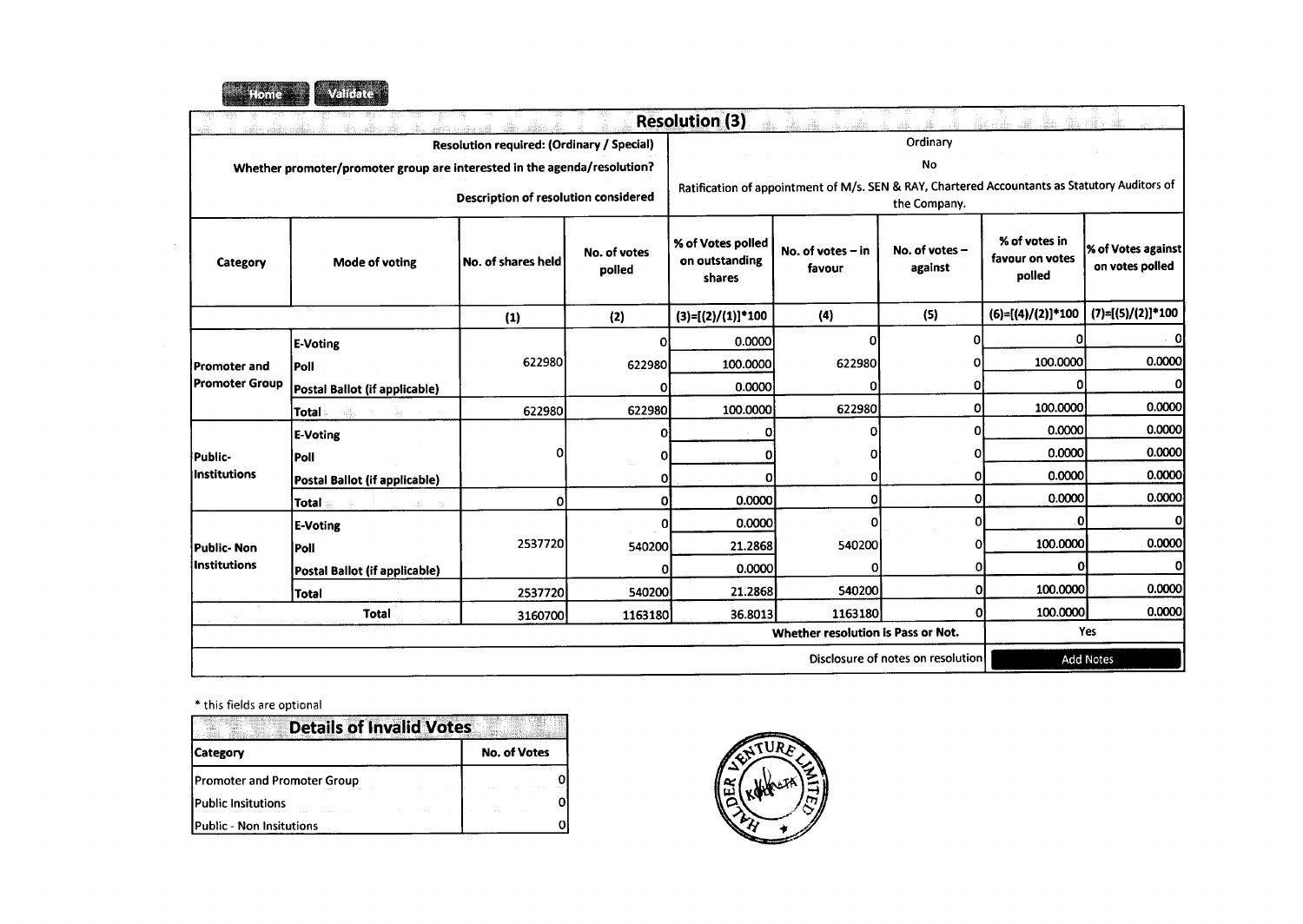

|                     |                                                                          |                                           |                        | <b>Resolution (4)</b>                         |                                                                                       |                                   |                                            |                                       |  |  |
|---------------------|--------------------------------------------------------------------------|-------------------------------------------|------------------------|-----------------------------------------------|---------------------------------------------------------------------------------------|-----------------------------------|--------------------------------------------|---------------------------------------|--|--|
|                     |                                                                          | Resolution required: (Ordinary / Special) |                        | Ordinary                                      |                                                                                       |                                   |                                            |                                       |  |  |
|                     | Whether promoter/promoter group are interested in the agenda/resolution? |                                           |                        |                                               |                                                                                       | No                                |                                            |                                       |  |  |
|                     |                                                                          | Description of resolution considered      |                        |                                               | Appointment of Mr. Pronoy Bhattacharya (DIN NO 06700764) as Independent Director of a | Company for a term of five years  |                                            |                                       |  |  |
| Category            | Mode of voting                                                           | No. of shares held                        | No. of votes<br>polled | % of Votes polled<br>on outstanding<br>shares | No. of votes $-$ in<br>favour                                                         | No. of votes -<br>against         | % of votes in<br>favour on votes<br>polled | % of Votes against<br>on votes polled |  |  |
|                     |                                                                          | (1)                                       | (2)                    | $(3)=[(2)/(1)]*100$                           | (4)                                                                                   | (5)                               | $(6)=[(4)/(2)]*100$                        | $(7)=[(5)/(2)]*100$                   |  |  |
|                     | <b>E-Voting</b>                                                          |                                           | o                      | 0.0000                                        | n                                                                                     | O                                 |                                            | 0                                     |  |  |
| Promoter and        | Poll                                                                     | 622980                                    | 622980                 | 100.0000                                      | 622980                                                                                | 0                                 | 100.0000                                   | 0.0000                                |  |  |
| Promoter Group      | Postal Ballot (if applicable)                                            |                                           | ο                      | 0.0000                                        |                                                                                       | 0                                 | Ω                                          | $\Omega$                              |  |  |
|                     | Total                                                                    | 622980                                    | 622980                 | 100.0000                                      | 622980                                                                                | 0                                 | 100.0000                                   | 0.0000                                |  |  |
|                     | E-Voting                                                                 |                                           | O                      |                                               | Ωï                                                                                    | $\Omega$                          | 0.0000                                     | 0.0000                                |  |  |
| Public-             | Poll                                                                     |                                           | Ω                      |                                               |                                                                                       | 0l                                | 0.0000                                     | 0.0000                                |  |  |
| <b>Institutions</b> | Postal Ballot (if applicable)                                            |                                           | n                      |                                               | OI                                                                                    | $\Omega$                          | 0.0000                                     | 0.0000                                |  |  |
|                     | <b>Total</b>                                                             | 0                                         | $\Omega$               | 0.0000                                        | O                                                                                     | 0                                 | 0.0000                                     | 0.0000                                |  |  |
|                     | <b>E-Voting</b>                                                          |                                           | Ω                      | 0.0000                                        | Ω                                                                                     | Ωl                                | Ω                                          | $\Omega$                              |  |  |
| Public-Non          | Poll                                                                     | 2537720                                   | 540200                 | 21.2868                                       | 540200                                                                                | Ω                                 | 100.0000                                   | 0.0000                                |  |  |
| <b>Institutions</b> | Postal Ballot (if applicable)                                            |                                           | n                      | 0.0000                                        | O.                                                                                    | 0                                 | n                                          | 0                                     |  |  |
|                     | Total                                                                    | 2537720                                   | 540200                 | 21.2868                                       | 540200                                                                                | $\Omega$                          | 100.0000                                   | 0.0000                                |  |  |
| $\sim 1/\sim$       | Total                                                                    | 3160700                                   | 1163180                | 36.8013                                       | 1163180                                                                               | $\mathbf{0}$                      | 100.0000                                   | 0.0000                                |  |  |
|                     |                                                                          |                                           |                        |                                               | Whether resolution is Pass or Not.                                                    |                                   |                                            | Yes                                   |  |  |
|                     |                                                                          |                                           |                        |                                               |                                                                                       | Disclosure of notes on resolution |                                            | <b>Add Notes</b>                      |  |  |

| <b>Details of Invalid Votes</b>    |                     |
|------------------------------------|---------------------|
| <b>Category</b>                    | <b>No. of Votes</b> |
| <b>Promoter and Promoter Group</b> |                     |
| Public Insitutions                 |                     |
| Public - Non Insitutions           |                     |

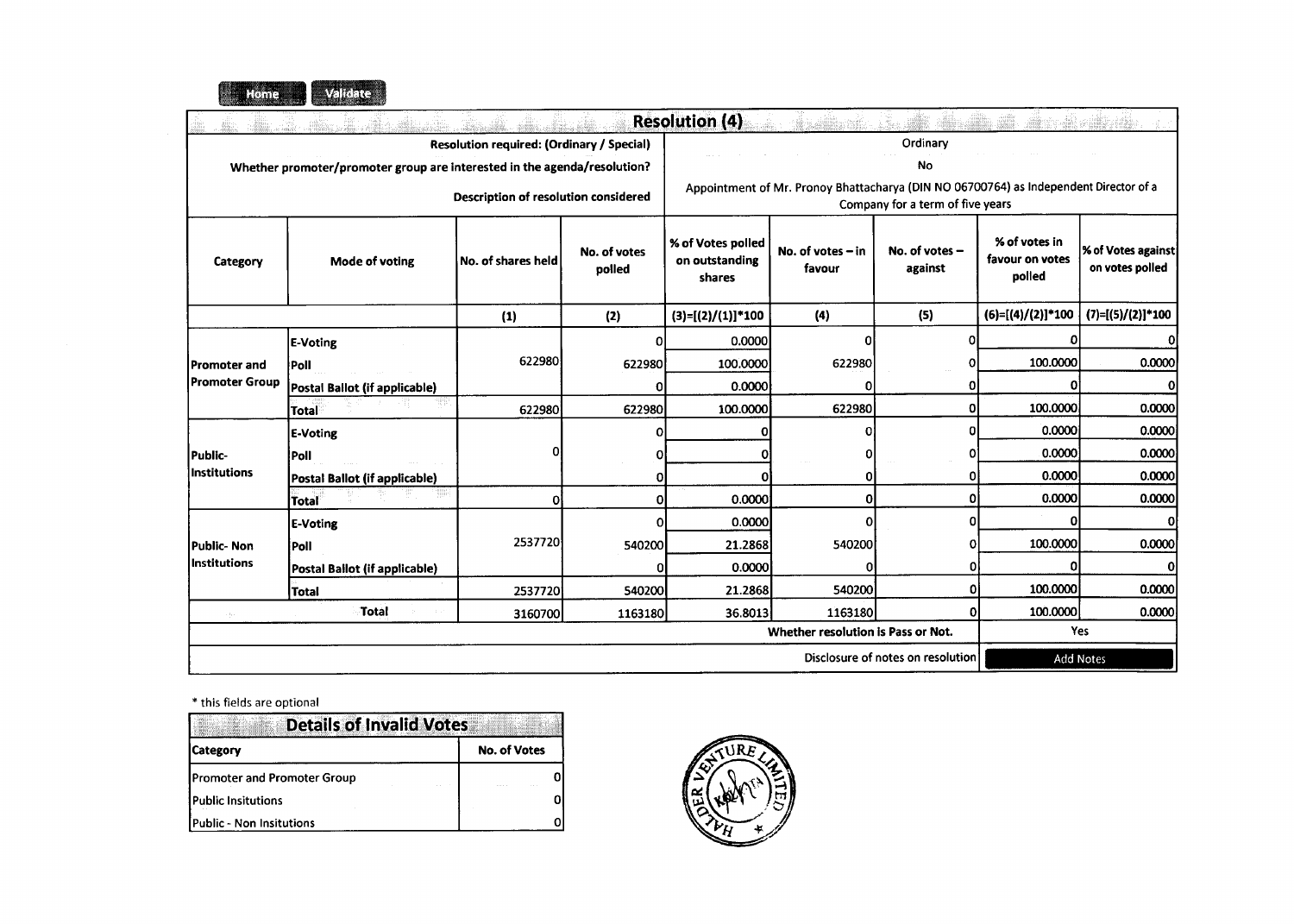# **RINKU JAIN & COMPANY**

**(Chartered Accountants)**

**40, Garan Hatta Street. 1...Floor Koikata- 700006,** CeU: 9051568397 *I* 7686854420 **Email Id: rinkujain20@gmail.com** 

#### CONSOLIDATED SCRUTINIZER'S REPORT

### [PlJRSUANT TO SECTION 108OF THE COMPANIES ACT, 2013 AND COMPANIES (MANAGEMENT AND ADMINISTRATION) RULES, 2014)

To, The Chairman, BALDER VENTURE LIMITED Diamond Heritage, 16, Strand Road, 10TH Floor RoomNo-10l2, KOLK.ATA-70000l

Dear Sir,

I, Mrs, Rinku Jain, Practicing Chartered Accountants, have been appointed as the Scrutinizer by the Board of Directors of Halder Venture Limited ("the Company") for the purpose of scrutinizing the remote E-voting and the poll undertaken at the venue of 35<sup>th</sup> Annual General Meeting (AGM) held on 23<sup>rd</sup> September, 2017 at Diamond Heritage, 16, Strand Road, 10<sup>th</sup> Floor, Room No-1012, Kolkata- 700001at 11.50 a.m. on the resolutions contained in the notice convening the said AGM and ascertaining the requisite majority as per the provisions of Section 108 of the Companies Act, 2013 ("the Act") read with Rule 20 of the Companies (Management and Administration) Rules, 2014.

The compliance with the provisions of the Act and rules made there under relating to voting through electronic means on the resolutions contained in the said Notice is the responsibility of the Management. My responsibility as a scrutinizer was to ensure that the voting process is conducted in a fair and transparent manner and submit a consolidated scrutinizer's report on the voting to the Chairnum of the Company on the resolutions based on the reports generated from the electronic voting system provided by National Securities Depository Limited (NSDL) the agency appointed to provide E-voting facilities,

Further to above, I submit my report as under:

- I. The remote e-voting period remained open from 20th September, 2017 (9;00 am) to 22nd September, 2017 (5:00 p.m).
- 2. The members as on the cut-off date of 16<sup>th</sup> September, 2017 were entitled to vote on the resolution as set out in the notice of the Annual General Meeting.
- 3. At the end of remote e-voting period on 22nd September, 2017 at 5.00 p.m. voting portal of service provider was blocked forthwith.

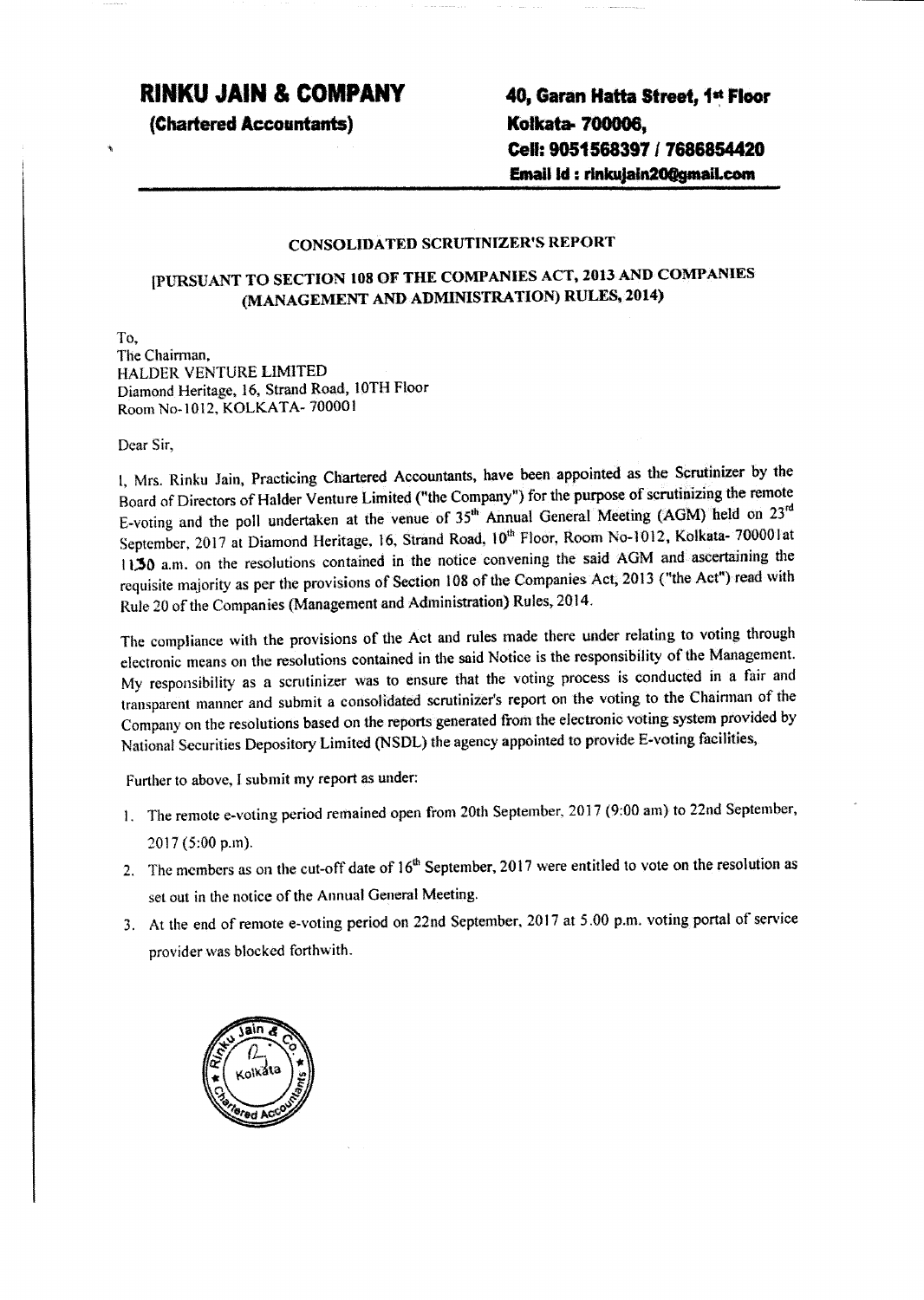# **RI.NKU JAIN & COMPANY**

**(Chartered Accountants)**

# **40, Garan Matta Street, 1~ Floor Kolkata-700006, Cell: 9051588397** *I* **7686854420 Email Id: rinkujaln20@gmail.com**

- 4. At the AGM, the Chairman after discussion on all matters included in the said Notice announced that the Members present at the AGM and who have not cast their vote by remote e-voting, can exercise their voting rights through poll which was made available at the venue of the AGM.
- 5. As stated above the e-voting period ended on 22nd September, 2017 at 5.00p.m. The vote casts on evoting were unblocked by me in presence of two witnesses who were notin the employment of the company.

The consolidated results of the remote e-voting and poll are as under:

Resolution 1: Adoption of -

a) The Audited Standalone Financial Statements of the Company for the financial year ended March 31, 2017, together with the Report of the Directors and Auditors thereon and

b) The Audited Consolidated Financial Statements of the Company for the financial year ended March 31, 2017, together with the Report of the Auditors thereon.

| Particulars                         | <b>Number of Votes Contained in</b> |                                             |                                |                                                     |                                          |                                           | $\frac{1}{2}$<br>of |
|-------------------------------------|-------------------------------------|---------------------------------------------|--------------------------------|-----------------------------------------------------|------------------------------------------|-------------------------------------------|---------------------|
|                                     | Remote e-voting                     |                                             | Voting at the AGM              |                                                     | Total                                    |                                           | total               |
|                                     | No.<br>оf<br>members<br>voted       | Number<br>оf<br>votes<br>by<br>cast<br>them | No.<br>-of<br>members<br>voted | <b>Number</b><br>-of<br>votes<br>by<br>cast<br>them | N <sub>0</sub><br>οf<br>members<br>voted | Number<br>of votes<br>-by<br>cast<br>them | valid<br>votes cast |
| <b>Votes</b><br>in<br><b>Favour</b> | $\mathbf{0}$                        |                                             | 12                             | 1163180                                             | 12                                       | 1163180                                   | 100                 |
| <b>Votes</b><br><b>Against</b>      | $\bf{0}$                            | 0                                           |                                | 0                                                   | -0                                       | o                                         | 0                   |
| Abstain/<br><b>Invalid</b>          | $\bf{0}$                            |                                             | 0                              | 0                                                   | $\mathbf{0}$                             | 0                                         | 0                   |

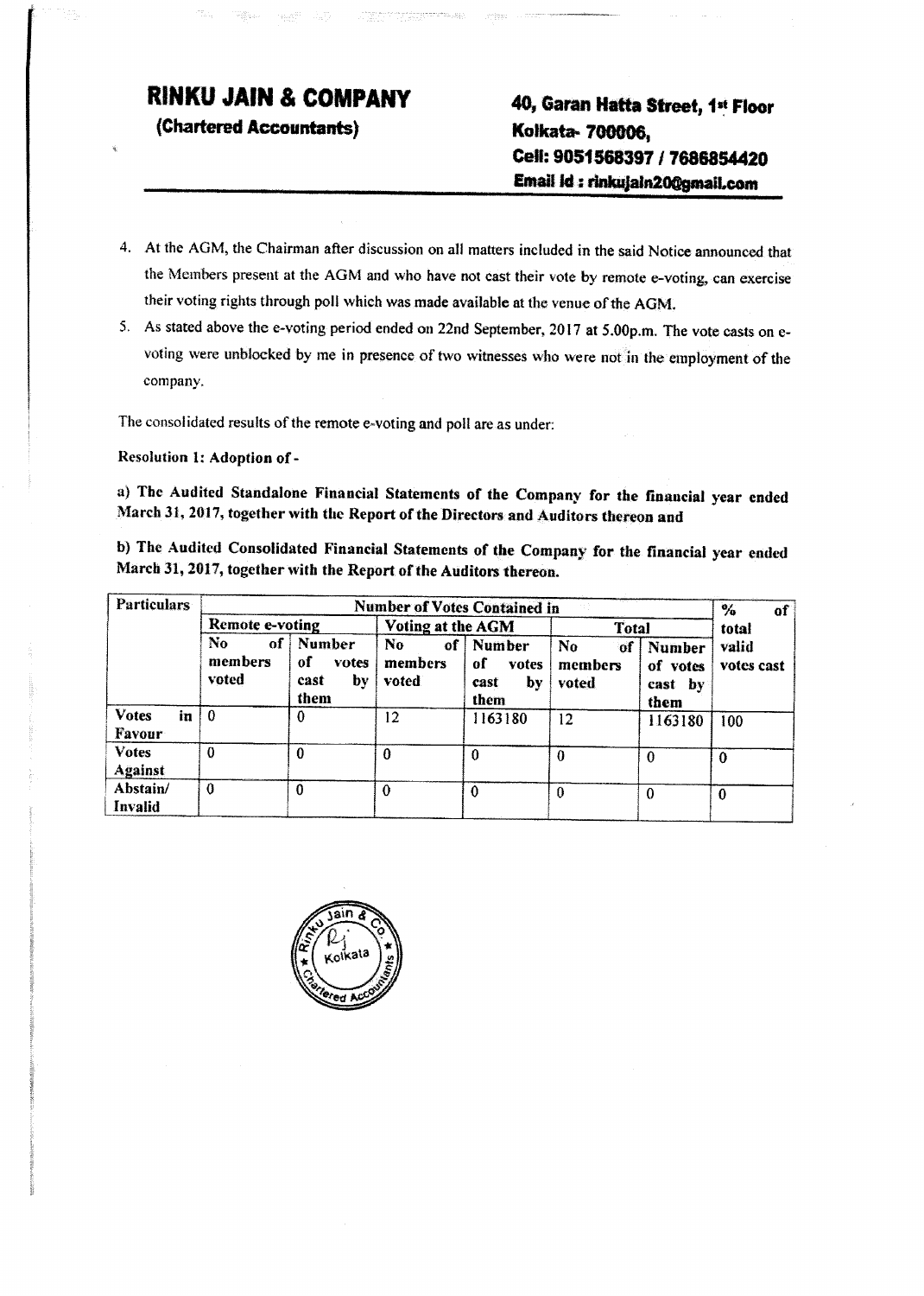# **RINKU JAIN & COMPANY**

**(Chartered Accountants)**

 $\bullet$ 

# **40, Garan Matta Street, 1- Floor Koikafa.. 700006,** Cell: 9051568397 / 7686854420 **Email Id : rinkujaln20@gmail.com**

Resolution 2: Appointment of Director in place of Mr. Prabhat Haldar who retires by rotation and being eligible, offers himself for re-appointment.

| <b>Particulars</b>                  | <b>Number of Votes Contained in</b> |                                             |                              |                                             |                                          |                                                 |                     |  |  |  |
|-------------------------------------|-------------------------------------|---------------------------------------------|------------------------------|---------------------------------------------|------------------------------------------|-------------------------------------------------|---------------------|--|--|--|
|                                     | Remote e-voting                     |                                             | Voting at the AGM            |                                             | Total                                    | total                                           |                     |  |  |  |
|                                     | of<br>No.<br>members<br>voted       | Number<br>of<br>votes<br>by<br>cast<br>them | of<br>No<br>members<br>voted | Number<br>оf<br>votes<br>by<br>cast<br>them | N <sub>0</sub><br>of<br>members<br>voted | <b>Number</b><br>of votes<br>by<br>cast<br>them | valid<br>votes cast |  |  |  |
| in<br><b>Votes</b><br><b>Favour</b> | $\theta$                            | 0                                           | 12                           | 1163180                                     | 12                                       | 1163180                                         | 100                 |  |  |  |
| <b>Votes</b><br><b>Against</b>      | $\Omega$                            | 0                                           | $\bf{0}$                     | 0                                           | $\theta$                                 | 0                                               | $\mathbf{0}$        |  |  |  |
| Abstain/<br>Invalid                 | $\theta$                            | $\bf{0}$                                    | $\Omega$                     | $\bf{0}$                                    | $\bf{0}$                                 | $\Omega$                                        | $\Omega$            |  |  |  |

Resolution 3: Ratification of appointment of M/s. SEN & RAY, Chartered Accountants as Statutory Auditors of the Company.

| <b>Particulars</b>             | <b>Number of Votes Contained in</b> |                                             |                              |                                                    |                              |                                       |                     |  |
|--------------------------------|-------------------------------------|---------------------------------------------|------------------------------|----------------------------------------------------|------------------------------|---------------------------------------|---------------------|--|
|                                | Remote e-voting                     |                                             | Voting at the AGM            |                                                    | Total                        |                                       | total               |  |
|                                | of<br>No<br>members<br>voted        | Number<br>оf<br>votes<br>by<br>cast<br>them | of<br>No<br>members<br>voted | <b>Number</b><br>of<br>votes<br>by<br>cast<br>them | No<br>of<br>members<br>voted | Number<br>of votes<br>cast by<br>them | valid<br>votes cast |  |
| <b>Votes</b><br>in<br>Favour   | $\bf{0}$                            | 0                                           | 12                           | 1163180                                            | 12                           | 1163180                               | 100                 |  |
| <b>Votes</b><br><b>Against</b> | $\Omega$                            | $\Omega$                                    | $\bf{0}$                     | $\bf{0}$                                           | $\Omega$                     | $\Omega$                              | $\Omega$            |  |
| Abstain/<br>Invalid            | $\Omega$                            | $\Omega$                                    | 0                            | $\Omega$                                           | $\Omega$                     | $\theta$                              | 0                   |  |